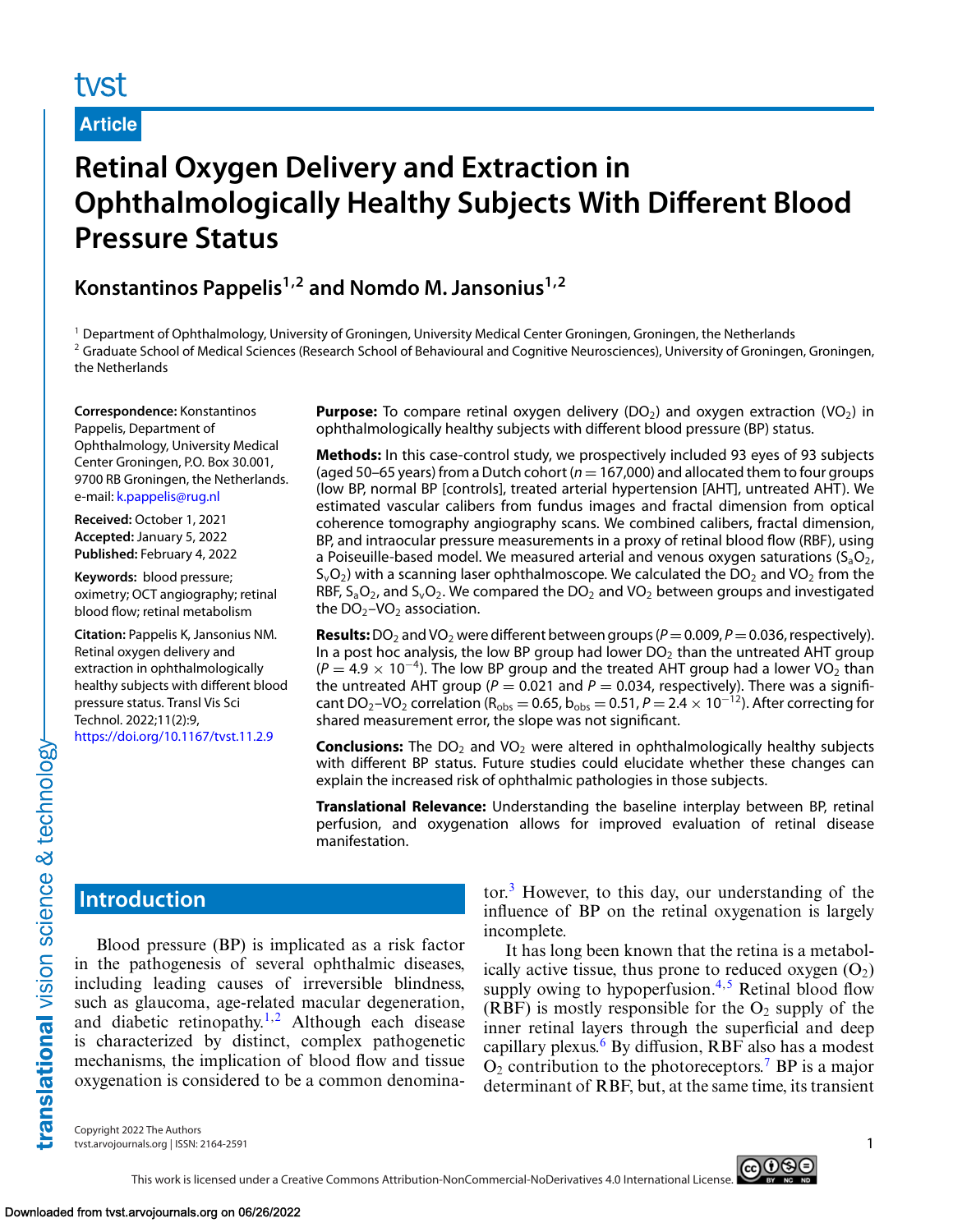and chronic effects are dampened by tight autoregulatory mechanisms and vascular wall remodeling, which buffer the  $O_2$  volume delivered to the tissues  $(DO_2)$ .<sup>[8–10](#page-9-0)</sup> In addition, even when  $DO<sub>2</sub>$  is eventually altered, human body tissues, including the retina, are still able to control the extraction of  $O_2$  volume (VO<sub>2</sub>) from the circulation, up to a certain extent.<sup>[11–13](#page-9-0)</sup> Consequently, it is difficult to a priori predict the effect of BP on retinal metabolism.

There is evidence that the concept of BP status could be more relevant to tissue oxygenation than BP alone, at least for certain ophthalmic diseases, such as glaucoma or ischemic optic neuropathy.<sup>14–[17](#page-10-0)</sup> A low BP (especially when presented as nocturnal dipping) can directly lead to hypoperfusion, whereas a high BP can cause chronic damage to the endothelium, resulting in RBF dysregulation.<sup>10[,18](#page-10-0)</sup> Moreover, antihypertensive treatment may or may not fully protect the tissue from ischemic damage. This factor would depend on disease stage, on the individual contribution of certain medications, or even on low BP targets.<sup>19–22</sup> The latter could bring the retinal vessels closer to their critical (lower) autoregulation limit, below which significant hypoperfusion may occur.  $23-25$ 

Regardless, after the onset of any disease, it is almost impossible to disentangle the temporal relationship between perfusion deficits related to BP status and tissue apoptosis. Impaired oxygenation could simultaneously be the cause (decreased supply) and consequence (decreased demand) of cellular death. Therefore, to understand the involvement of BP in retinal disease, it is important, as a starting point, to establish how chronic BP status affects the oxygenation of the otherwise healthy retina.

The aim of this study was to compare absolute retinal  $O_2$  delivery and extraction in ophthalmologically healthy subjects with low BP, normal BP (controls), treated arterial hypertension (AHT), and untreated AHT. For this purpose, we used previously described approaches to combine static imagingbased modeling of absolute RBF with dual-wavelength retinal oximetry.

# **Methods**

#### **Study Design and Population**

This is a cross-sectional, case-control study. We prospectively recruited subjects participating in Lifelines Biobank, an ongoing cohort study of the northern Netherlands ( $n \approx 167,000$ ). The study comprised four groups, each one describing a distinct BP status: "low BP" (group 1), "normal BP" (group 2), that is, controls, "treated AHT" (group 3), and "untreated AHT" (group 4). The group definitions were based on information from multiple (at least two) previous visits. The exact definitions and rationale have been extensively described in our recent study on the same population.[25](#page-10-0) In short, we required both the systolic and diastolic BP (SBP, DBP) of subjects belonging to groups 1 and 4 to consistently belong to the lowest and highest deciles of the Lifelines distribution, respectively. We also required both SBP and DBP in group 2 to fall no more than 1 standard deviation away from their means. Last, for subjects in group 3, we required uninterrupted use of antihypertensive medication for at least the past year. Invitations were sent to participants between 50 and 65 years old satisfying these BP criteria. Subjects who responded to our invitation underwent further screening for ophthalmic conditions and a general medical history interview. For each study group, the achievement of predetermined power levels (or lack of participant availability) was considered as the end of the recruitment.

We excluded participants with best-corrected visual acuity less than 0.8 (20/25), spherical refractive error larger than  $+3$  diopters (D) or  $-3$  D, cylinder exceeding 2 D, IOP higher than 21 mm Hg (noncontact tonometer Tonoref II, Nidek, Aichi, Japan), reproducibly abnormal visual field test locations (Frequency Doubling Technology [C20-1 screening mode], Carl Zeiss, Jena, Germany), a family history of glaucoma, and any ophthalmic pathology, including history of previous ophthalmic surgery. Absence of ophthalmic disease was confirmed with the subsequent imaging sessions (discussed elsewhere in this article). We also excluded participants with diabetes, cardiovascular disease (except for AHT in groups 3 and 4), hematologic disease, and lung disease. We did not exclude smokers, but, because early chronic obstructive pulmonary disease cannot be ruled out completely in these participants, we recorded any previous or current regular smoking.

All participants provided written informed consent. The ethics board of the University Medical Center Groningen approved the study protocol (#NL61508.042.17). The study followed the tenets of the Declaration of Helsinki.

#### **RBF Measurements**

In total, 105 participants satisfying the BP definitions and screening criteria qualified for the subsequent imaging session. Before the start of the imaging session, we performed standard on-site BP measurements. The collected imaging data relevant to this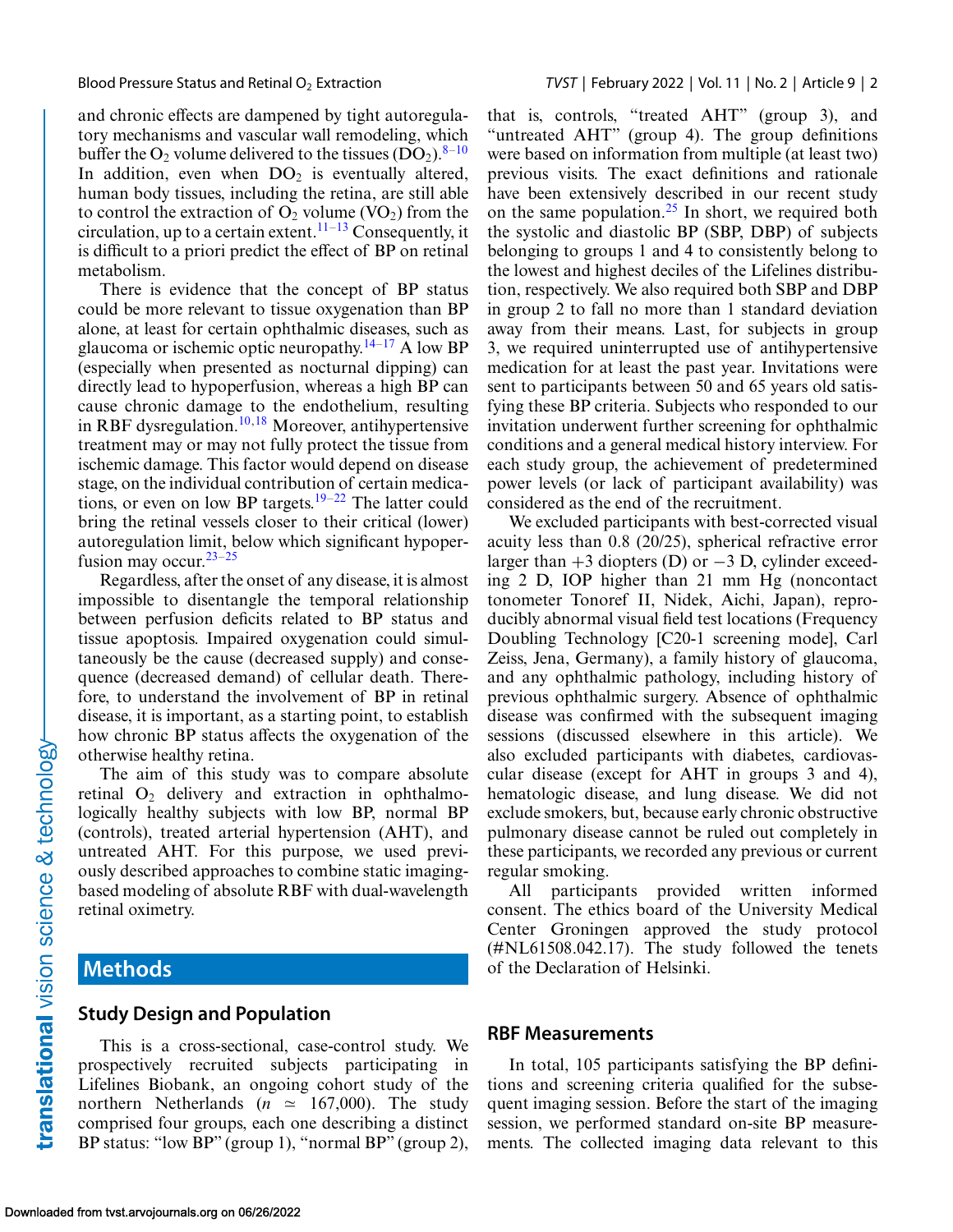<span id="page-2-0"></span>

**Figure 1.** (A) SLO image at 532 nm. At this isosbestic ("oxygen-insensitive") wavelength, arteries and veins seem to be similar in terms of OD. Measured arterial and venous segments are marked in red and blue, respectively. The path of minimal intensity inside the vessel and a parallel path outside the vessel are shown for the IT vein. (B) SLO image at 633 nm. At this nonisosbestic ("oxygen-sensitive") wavelength, arteries appear brighter than veins, owing to higher  $O<sub>2</sub>$  content.

study were, in short: optic nerve head–centered fundus images,  $6 \times 6$  mm optical coherence tomography angiography (OCTA) macula scans, and retinal images obtained with a scanning laser ophthalmoscope (SLO). The details behind fundus imaging and OCTA scans can be found in our related study on the same population, and the details behind the SLO scanning are provided elsewhere in this article.<sup>[25](#page-10-0)</sup> For the imaging session, we selected one eye per participant. If both eyes satisfied the ophthalmic inclusion criteria, this selection was random.

RBF estimations were based on a static imaging model-based approach. This protocol has been shown to have very good agreement with in vivo RBF measurements of the human retina, assessed by Laser Speckle Flowgraphy.<sup>24</sup> Hereunder, we provide an outline of the procedure. After data collection, we first estimated the central retinal artery and vein equivalents, that is, vascular calibers, from fundus images and the microvascular branching complexity (fractal dimension [FD]) from en face OCTA scans, using standard methods. $26-28$  In short, we used full-spectrum amplitude decorrelation angiography (Canon OCT-HS100 SD-OCT; Canon, Inc., Tokyo, Japan) to generate  $6 \times 6$  mm images of the superficial vascular plexus, centered at the macula. We subsequently binarized the images in "flow" and "nonflow" pixels using a local Otsu thresholding algorithm.[27](#page-10-0) The FD was ultimately calculated from the binarized images with the standard box-counting technique.<sup>28</sup> We then calculated total retinal vascular resistance (RVR) for each subject, by combining these measurements with blood viscosity in a Poiseuille-based fractal branching model. $^{24,29}$  Lastly, we calculated RBF from RVR and refined estimates of

the retinal perfusion pressure (RPP):

$$
RBF = \frac{RPP}{RVR},\tag{1}
$$

where

$$
RPP = 0.39 \times [DBP + \frac{1}{3}(SBP - DBP)] - IOP + 10.1 \text{ mmHg.}
$$
\n(2)

OCT and OCTA scans with an image quality of less than 7 out of 10, segmentation errors, or artifacts were excluded. $30$  This resulted in the exclusion of nine subjects. All subjects had high-quality fundus images.

#### **Oxygen Saturation Measurements**

An SLO (Optomap 200Tx, Optos PLC, Dunfermline, UK) was used to measure arterial and venous  $O_2$  saturations  $(S_a O_2, S_v O_2)$ , by means of a commonly used dual-wavelength technique. $31,32$  The device simultaneously acquires two retinal images, one at a wavelength of 532 nm (oxygen insensitive; Fig. 1A) and the other at a wavelength of 633 nm (oxygen sensitive; Fig. 1B). Three images per eye were obtained with the ResMax option (approximately 60°), at the same laser intensity, and with the gain set at medium iris pigmentation. Images were exported and stored in uncompressed format (.tiff). Three more subjects were excluded, owing to persistent blinking artifacts.

The optical density (OD) of a vessel at a given wavelength is defined as:

$$
OD = \log\left(\frac{I_{\text{out}}}{I_{\text{in}}}\right) \tag{3}
$$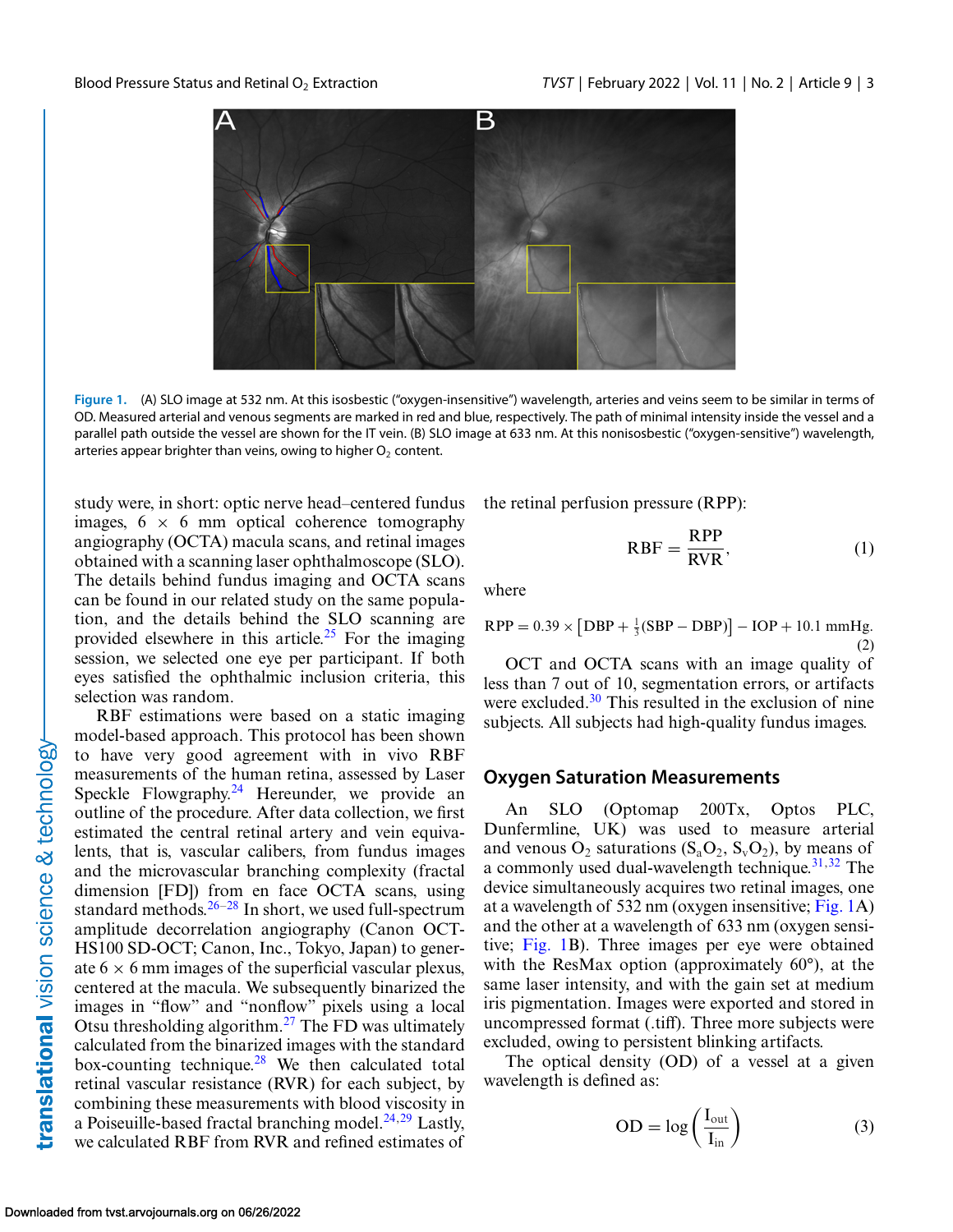<span id="page-3-0"></span>

where I<sub>out</sub> is taken equal to the average grayscale intensity over a measurement area outside the vessel and I<sub>in</sub> is taken equal to the average grayscale intensity inside the vessel.

The OD ratio (ODR) of a vessel at two given wavelengths (in this case, 633 nm and 532 nm) is defined as:

$$
ODR = \frac{OD_{633}}{OD_{532}}.
$$
 (4)

By using the Beer–Lambert law, it can be shown that, under ideal conditions:

$$
SO_{2}(\%) = \frac{\alpha_{r,532} \times ODR - \alpha_{r,633}}{(\alpha_{r,532} - \alpha_{o,532}) \times ODR - (\alpha_{r,633} - \alpha_{o,633})} \times 100\%
$$
\n(5)

where  $\alpha_r$  is the absorption coefficient of reduced hemoglobin (Hb) and  $\alpha_0$  is the absorption coefficient of oxyhemoglobin.

Because 532 nm is an almost isosbestic wavelength  $(\alpha_{r,532} \simeq \alpha_{0,532})$  and the ODR is small, it is commonly assumed (and experimentally verified) that the  $SO_2$  falls linearly with increasing ODR, that is:

$$
SO_2(\%) = (k_1 \times ODR + k_2) \times 100\%, \quad (6)
$$

where  $k_1$ ,  $k_2$  are constants determined after calibration[.31,33,34](#page-10-0)

To obtain saturation values for the central retinal artery and vein, we first need to measure the saturation of their visible branches. We selected the largest artery and vein of each quadrant (superotemporal [ST], inferotemporal [IT], superonasal [SN], inferonasal [IN]) and ignored smaller vessels, because this approach has been found to minimally affect estimations. $35$  To minimize  $O<sub>2</sub>$  diffusion losses, measurements were taken close to the border of the optic disc, according to a previously described, semiautomatic protocol.<sup>34</sup> In short, the path of minimal intensity (thus, avoiding the vessel light reflex) between the starting point of the vessel and the first major branching was automatically traced. A parallel path outside the vessel, at a fixed distance of 30 pixels was also traced automatically [\(Fig. 1\)](#page-2-0). ODR was subsequently calculated, according to [Equations 3](#page-2-0) and 4, with the image grayscale value as the standard proxy for intensity.<sup>33</sup> For each vessel, we recorded the median of three measurements. Feasibility, repeatability, and reproducibility of this approach have been previously established, also for an SLO. $36-40$ 

The obtained ODR values have to be corrected for the artifactual influence of factors other than  $O<sub>2</sub>$  saturation, mostly related to magnification errors, heterogeneous light absorption, and photon backscattering, before they can be used to calculate  $SO_2$ via Equation  $6^{31,33,41}$  $6^{31,33,41}$  $6^{31,33,41}$  $6^{31,33,41}$  For each vessel segment, we implemented linear compensations by means of a backward regression model, with ODR serving as the dependent variable and the independent variables being potential confounders, that is, laterality, optic disc area, spherical error, cylinder, vessel diameter, and quadrant pigmentation index (PI). Only the significant variables of the reduced (final) model were subsequently used to construct the following correction formula:

$$
ODR_{cor} = ODR - (b_0 + b_1X_1 + \dots + b_nX_n) + \overline{ODR}, \qquad (7)
$$

where  $ODR_{cor}$  is the corrected ODR,  $b_i$  are the regression coefficients,  $X_i$  are the confounders that remained in the reduced model, and ODR is the average ODR of the study population. The  $ODR_{cor}$  was evaluated for each quadrant separately.

PI was calculated based on extravascular reflection, as follows:

$$
PI = \log\left(\frac{I_{\text{out},633}}{I_{\text{out},532}}\right). \tag{8}
$$

Because the increase in light absorption with increasing melanin is more pronounced at longer wavelengths, lower PI values indicate increased pigmentation.<sup>[42](#page-11-0)</sup>

The  $O_2$  saturation in the central retinal artery can be calculated as the average measured saturation in the four major arterial arcades:

$$
S_aO_2 = \frac{S_aO_{2,ST} + S_aO_{2,IT} + S_aO_{2,SN} + S_aO_{2,IN}}{4}.
$$
 (9)

The  $O_2$  saturation in the central retinal vein can be calculated as the average measured saturation in the four major venous arcades, weighted by the relative flow contribution of each arcade. The weight factor equals a power of the radius of the relevant venular segment<sup>43</sup>; the Poiseuille-based model used for absolute RBF estimations assumes that the power is equal to FD + 1.15, where FD is the two-dimensional FD measured by OCTA (see *RBF measurements*) and 1.15 is a branch length coefficient. $24,29,44$  $24,29,44$  Therefore:

$$
S_{v}O_{2} = \frac{r_{v,ST} F^{D+1.15} \times S_{v} O_{2,ST} + r_{v,IT} F^{D+1.15} \times S_{v} O_{2,IT}}{r_{v,ST} F^{D+1.15} \times S_{v} O_{2,SN} + r_{v,IN} F^{D+1.15} \times S_{v} O_{2,IN}},
$$
 (10)

where  $r_v$  denotes the radius of the relevant venular segment.

Owing to measurement artifacts, paradoxically different arteriolar saturations may be measured in each of the four retinal quadrants. Therefore, for the sake of comparison, the weighted average calculation proposed in Equation 10 for the venules was also used for the arterioles, instead of Equation 9. Henceforth, we refer to this calculation as the "alternative  $S_aO_2$ " calculation."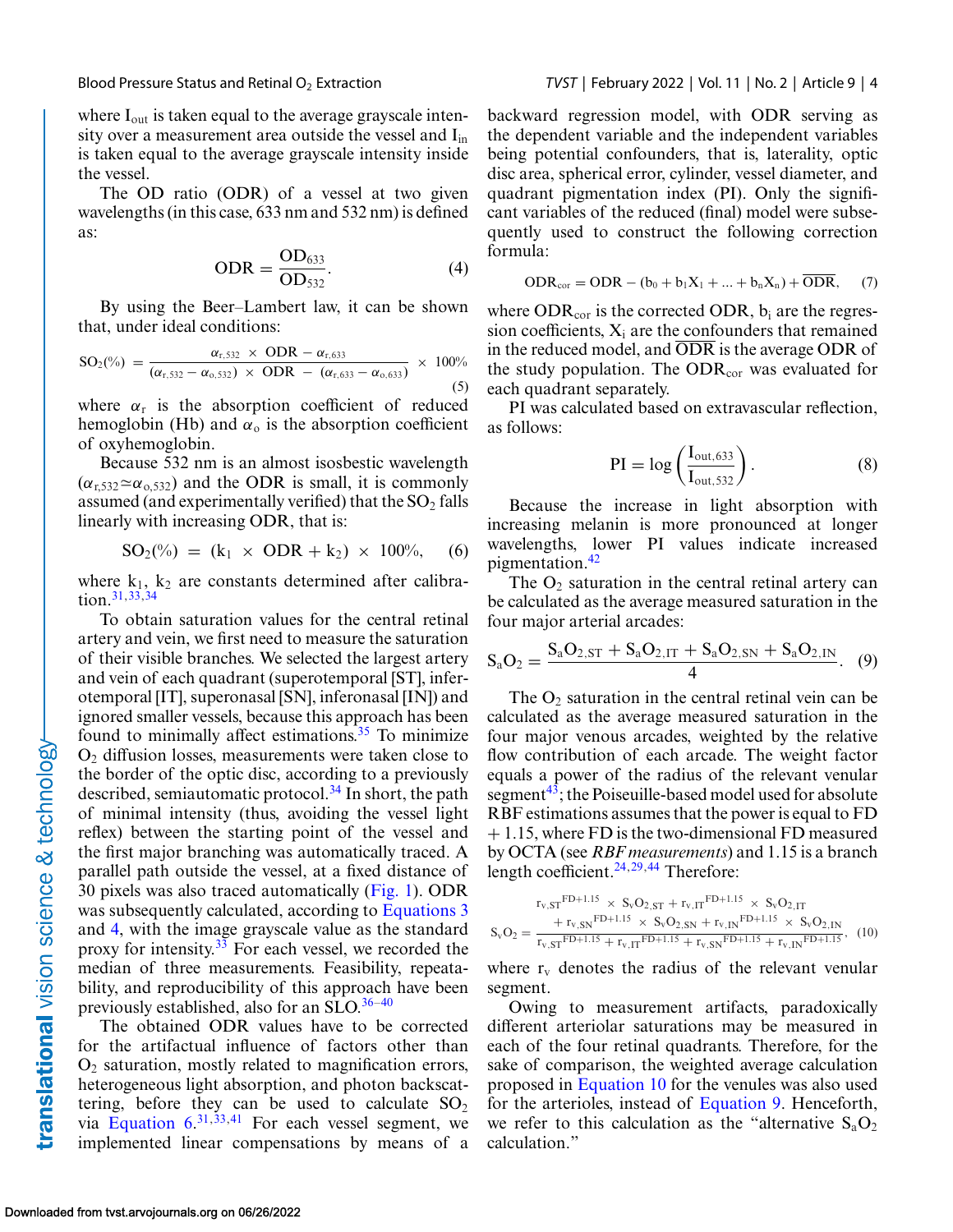<span id="page-4-0"></span>

Using [Equations 6,](#page-3-0) [7,](#page-3-0) [9,](#page-3-0) and [10,](#page-3-0) we can express the  $S_aO_2$  and  $S_vO_2$  as a function of the regression coefficients  $b_i$  and the constants  $k_1$  and  $k_2$ . As described elsewhere in this article, the  $b_i$  can be calculated from a standard linear fitting. Now, to determine  $k_1$  and  $k_2$ , we need two distinct calibration values. The average  $S_aO_2$ and  $S_vO_2$  values for healthy eyes reported by Schweitzer et al.<sup>[32](#page-10-0)</sup> (92.2% and 57.9%, respectively) are the values most frequently used for calibration. With these values, the calibration constants were  $k_1 = -2.46$  and  $k_2 =$ 1.26. Calibration is unrestrictive and allows saturation measurements to exceed 100%, owing to variability[.37,](#page-10-0)[45](#page-11-0)

#### **Total Retinal DO2 and Extraction**

We can now estimate the outcome variables,  $DO<sub>2</sub>$ and  $VO<sub>2</sub>$ , from the Fick principle, as demonstrated by Werkmeister et al.<sup>46</sup>:

$$
DO2 = 1.35 \times [Hbt] \times SaO2 \times RBF \qquad (11)
$$

$$
VO2 = 1.35 \times [Hbt] \times (SaO2 - SvO2) \times RBF, \quad (12)
$$

where  $[Hb_t]$  is the total Hb concentration.

In both formulas, we omitted a term for unbound  $O_2$  content, because it is smaller than the bound  $O_2$ content by more than two orders of magnitude. $47$ We did not obtain blood samples and we, therefore, used the average  $[Hb_t]$  values reported in the Lifelines Biobank, stratified by age, sex, and BP status. For this reason, we also conducted a sensitivity analysis, repeatedly replacing the average  $[Hb_t]$  values with random values taken from identical distributions. Last, the  $VO<sub>2</sub>$ fraction (OEF) was defined as:

$$
OEF = \frac{VO_2}{DO_2} = \frac{S_aO_2 - S_vO_2}{S_aO_2}.
$$
 (13)

#### **Statistical Analysis**

We compared the general characteristics and outcome variables ( $DO<sub>2</sub>$  and  $VO<sub>2</sub>$ ) between the four groups, by means of analysis of variance models. Potential confounding factors from the population general characteristics were included as covariates in the outcome variable models. In a post hoc analysis, we used the Tukey honest significant differences correction to account for multiple comparisons. Whenever the analysis of variance assumptions were not met, we used Welch's analysis of variance or nonparametric tests.

To examine the overall association between the  $DO<sub>2</sub>$ and  $VO_2$ , we used a linear regression analysis. The observed correlation of these two variables is inflated,

owing to shared measurement error, stemming from the mathematical coupling of these variables. This phenomenon is commonly reported in other systems.<sup>13</sup> We used the method described by Stratton et al. $48$  to calculate the corrected regression coefficient. In short, we calculated a reliability coefficient  $r_D$ :

$$
r_{D} = \frac{var(DO_{2}) - var(err_{DO_{2}})}{var(DO_{2})},
$$
\n(14)

where var( $DO<sub>2</sub>$ ) denotes the variance of  $DO<sub>2</sub>$  and  $var(err<sub>DO2</sub>)$  denotes the variance attributable to measurement error.

The variance attributable to measurement error,  $var(err<sub>DO2</sub>)$ , was calculated from the error variances of RBF and  $S_aO_2$ , used in the calculation of  $DO_2$  (Eq. 11). As described by Stratton et al., $48$  these error variances need to be derived from calibration. In the absence of a gold calibration standard, the error variance of the RBF was approximated from a previous experiment in an independent population, from the residual variance of RBF fitted on in vivo Laser Speckle Flowgraphy measurements. $^{24}$  Because the physiological variation of  $S_aO_2$  in healthy individuals is expected to be minimal, the error variance of  $S_aO_2$  was set as equal to the observed variance of  $S_aO_2$ . The corrected slope ( $b_{cor}$ ) for VO<sub>2</sub> as a function of DO<sub>2</sub> can then be calculated as:

$$
b_{\text{cor}} = \frac{b_{\text{obs}} - (1 - r_{\text{D}}) \times b_{\text{err}}}{r_{\text{D}}},\tag{15}
$$

where  $b_{obs}$  is the observed slope and  $b_{err}$  the slope of measurement errors, which accounts for the covariance of the error in  $DO<sub>2</sub>$  and  $VO<sub>2</sub>$ . We will not demonstrate here the detailed mathematical calculations of var( $err<sub>DO2</sub>$ ) and  $b<sub>err</sub>$ , as they are extensively provided in the aforementioned paper by Stratton et al.[48H](#page-11-0)enceforth, all normally distributed variables are described with the mean and standard deviation. Variables with a skewed distribution are described with the median and interquartile range. All analyses were performed using R (version 3.3.3; R Foundation for Statistical Computing, Vienna, Austria) and SPSS (version 26; IBM Corp., Armonk, NY). A *P* value of 0.05 or less was considered statistically significant.

#### **Results**

#### **General Characteristics**

We excluded 12 of the 105 participants (3 from the low BP group, 3 from the control group, 4 from the treated AHT group, and 2 from the untreated AHT group), owing to artifacts or insufficient image quality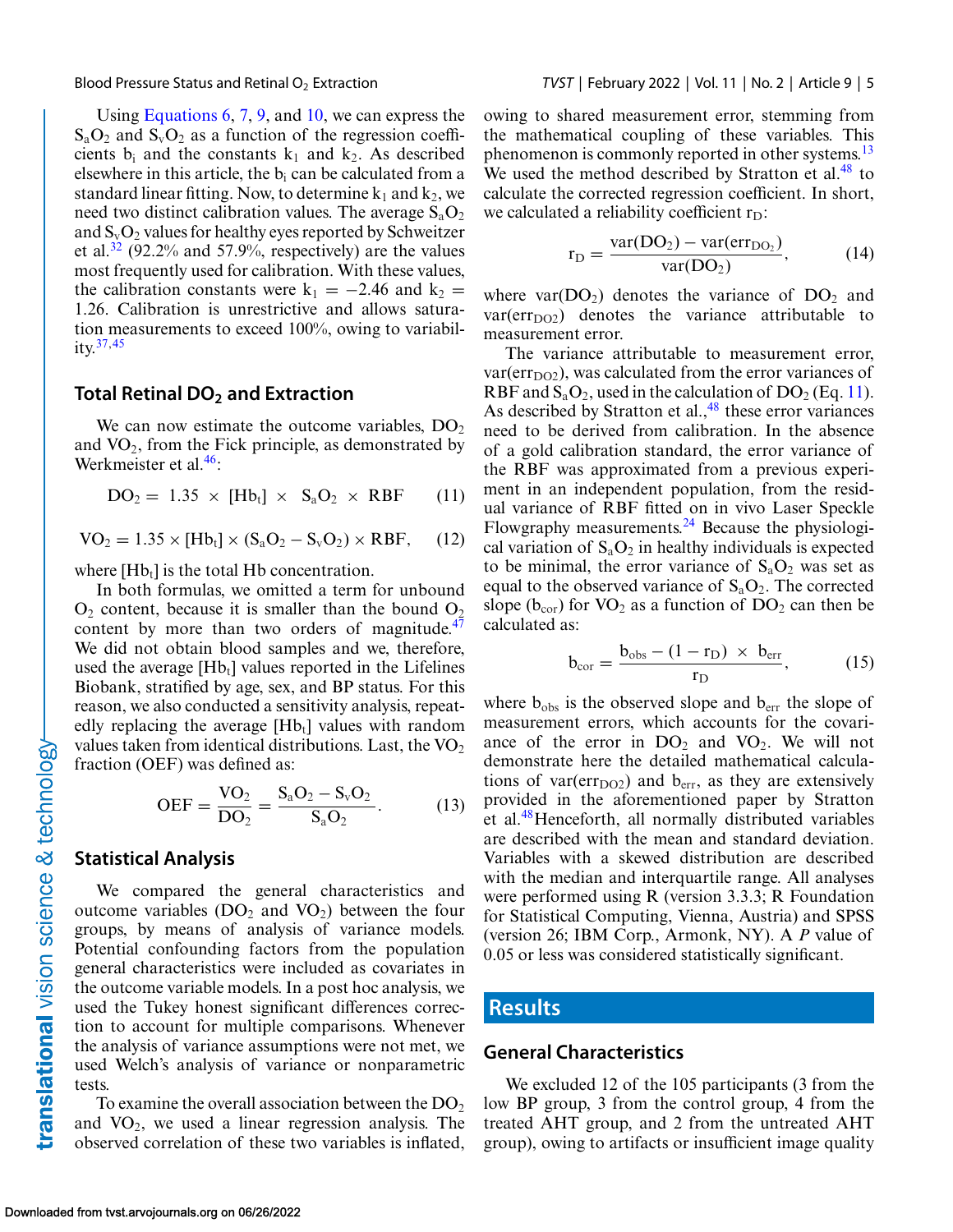#### **Table 1.** Characteristics of the Study Population

|                                       | Group 1 (Low BP)    | Group 2 (Normal BP) | Group 3 (Treated AHT) | Group 4 (Untreated AHT) |                                |
|---------------------------------------|---------------------|---------------------|-----------------------|-------------------------|--------------------------------|
| Group Size (N)                        | 30                  | 20                  | 26                    |                         | P Value                        |
| Age; years [median (IQR)]             | 56.0 (51.0–59.3)    | $53.5(51.3 - 60.5)$ | 55.5 (52.8-61.0)      | 58.0 (53.0-61.0)        | 0.74                           |
| Sex, % female                         | 93.3                | 50.0                | 42.3                  | 47.1                    | $2.2 \times 10^{-4}$           |
| SBP, mmHg [mean (standard deviation)] | 107(9)              | 125(5)              | 142 (18)              | 159 (23)                | $2.1 \times 10^{-14}$          |
| DBP, mmHg [mean (standard deviation)] | 66 (6)              | 79 (6)              | 86(11)                | 99(8)                   | 4.1 $\times$ 10 <sup>-23</sup> |
| BMI, $kq/m^2$ [median (IQR)]          | $22.4(21.2 - 24.3)$ | $23.4(22.2 - 26.7)$ | 26.9 (24.7-29.8)      | 27.4 (24.3-28.5)        | $5.0 \times 10^{-6}$           |
| Smoking, % yes                        | 23.3                | 35.0                | 30.8                  | 41.2                    | 0.62                           |
| IOP, mmHg [mean (standard deviation)] | 14.0(3.0)           | 13.4(3.1)           | 14.3(3.0)             | 14.5(3.8)               | 0.72                           |
| SEQ, D [mean (standard deviation)]    | $-0.11(1.44)$       | $+0.19(1.67)$       | $-0.23(1.55)$         | $-0.65(1.58)$           | 0.45                           |
| ONH area, $mm^2$ [median (IQR)]       | 1.89 (1.68–2.24)    | 1.97 (1.71–2.20)    | 1.94 (1.72–2.31)      | 1.98 (1.78-2.15)        | 0.81                           |

IOP, intraocular pressure; ONH, optic nerve head; IQR, interquartile range; SEQ, spherical equivalent.

at any stage of the imaging session. This resulted in a total of 93 eyes from 93 participants being included in the analysis. Their general characteristics are summarized in Table 1. The BP measurements in this table represent the actual on-site measurements preceding the scanning; the highly significant *P* values confirm the robustness of the inclusion procedure. Groups differed furthermore significantly in sex and body mass index (BMI), which is expected owing to the prevalence of low BP in females and high BMI among hypertensives, also verified in the Lifelines cohort. $49,50$  Therefore, we adjusted subsequent analyses (discussed elsewhere in this article) for sex and BMI. We additionally adjusted  $DO<sub>2</sub>$  and  $VO<sub>2</sub>$  analyses for smoking status (despite not being significantly different among groups), because it could affect the  $O<sub>2</sub>$  metrics.

Supplementary Table S1 displays the significant variables of the reduced linear models used for the ODR correction. Corrected ODR values per retinal quadrant and the global averages are provided in Supplementary Table S2. In general, aside from the  $O<sub>2</sub>$  content, the ODR values were also influenced by measurement location (quadrant), pigmentation, refractive errors, and, in some cases, eye laterality (see the Discussion).

### **Associations With BP Status**

Table 2 summarizes the measured components used in the estimation of  $DO<sub>2</sub>$  and  $VO<sub>2</sub>$ , stratified by BP status. The reported mean (standard deviation)  $[Hb_t]$ values are those of the age-matched Lifelines population. Groups were similar in terms of  $S_aO_2$  and  $S_vO_2$ , but differed in terms of RBF, on univariable analyses. Sex, BMI, and smoking history did not confound this relationship when included as covariates, nor did they after omitting each one of the four groups from the analysis ( $P \gg 0.05$  in all cases). In a post hoc analysis, after adjusting for multiple comparisons, the low BP group had a significantly lower mean RBF than the untreated AHT group ( $P = 0.032$ ).

[Figure 2](#page-6-0) shows the final outcome variables,  $DO<sub>2</sub>$ and  $VO<sub>2</sub>$ , stratified by BP status. Both variables were significantly different between groups  $(P = 0.009)$ and  $P = 0.036$ , respectively) in univariable analysis and the significance of this relationship was largely unaffected when  $[Hb_t]$  values were repeatedly replaced with random values taken from the same distribution  $(DO_2: P[average] = 0.008, P[95%$  of repetitions = 0.002–0.028; VO<sub>2</sub>: *P*[average] = 0.025, *P*[95% of repeti- $\text{tions}$  = 0.014–0.044). The significance of this relationship was also unaffected when sex, BMI, and smoking history were included as covariates [\(Table 3\)](#page-6-0). All three covariates had additional, independent effects, which are summarized in [Table 3](#page-6-0) (reported as coefficients from the equivalent generalized linear models). The significance of this relationship was also unaffected when the alternative  $S_aO_2$  calculation was used inside the DO<sub>2</sub> and VO<sub>2</sub> formulas ( $P = 0.005$  and  $P = 0.025$ , respectively). In a post hoc analysis, after adjusting for

**Table 2.** Group Summaries for Vascular and Oximetry Measurements

|                                                                       | Group 1 (Low BP) | Group 2 (Normal BP) | Group 3 (Treated AHT) | Group 4 (Untreated AHT) | P Value                         |
|-----------------------------------------------------------------------|------------------|---------------------|-----------------------|-------------------------|---------------------------------|
| Total RBF, µL/min [mean (standard deviation)]                         | 40.7(6.0)        | 45.7 (9.6)          | 45.1(8.6)             | 47.6(8.3)               | 0.028                           |
| RPP, mmHg [mean (standard deviation)]                                 | 27.2(2.8)        | 33.5(3.9)           | 36.6(4.7)             | 41.2(5.1)               | $1.6 \times 10^{-19}$           |
| CRAE, um [mean (standard deviation)]                                  | 172 (12)         | 162(12)             | 154 (13)              | 148(7)                  | $7.0 \times 10^{-10}$           |
| CRVE, µm [mean (standard deviation)]                                  | 228 (18)         | 229(16)             | 229 (18)              | 223(12)                 | 0.57                            |
| OCTA FD [mean (standard deviation)]                                   | 1.625 (0.005)    | 1.626 (0.007)       | 1.624 (0.006)         | 1.626 (0.006)           | 0.67                            |
| $[Hb_t]^*$ , g/dL [mean (standard deviation)] (population-based data) | 13.6(0.8)        | 14.3(0.8)           | 14.2(0.9)             | 14.7(0.8)               | 5.3 $\times$ 10 <sup>-307</sup> |
| $S_aO_2$ (%) [mean (standard deviation)]                              | 94.7 (12.8)      | 88.6 (12.4)         | 89.3 (11.2)           | 96.3(12.7)              | 0.12                            |
| $S_aO_2$ (%) [mean (standard deviation)] (alternative calculation)    | 91.5(11.7)       | 87.7 (12.3)         | 87.5 (12.4)           | 94.2 (11.8)             | 0.22                            |
| $S_vO_2$ (%) [mean (standard deviation)]                              | 59.1 (14.2)      | 53.2 (13.6)         | 60.2(14.5)            | 56.3 (14.8)             | 0.36                            |

CRAE, central retinal artery equivalent; CRVE, central retinal vein equivalent.  $*$ Data and comparison taken from Lifelines ( $n = 28,888$ ).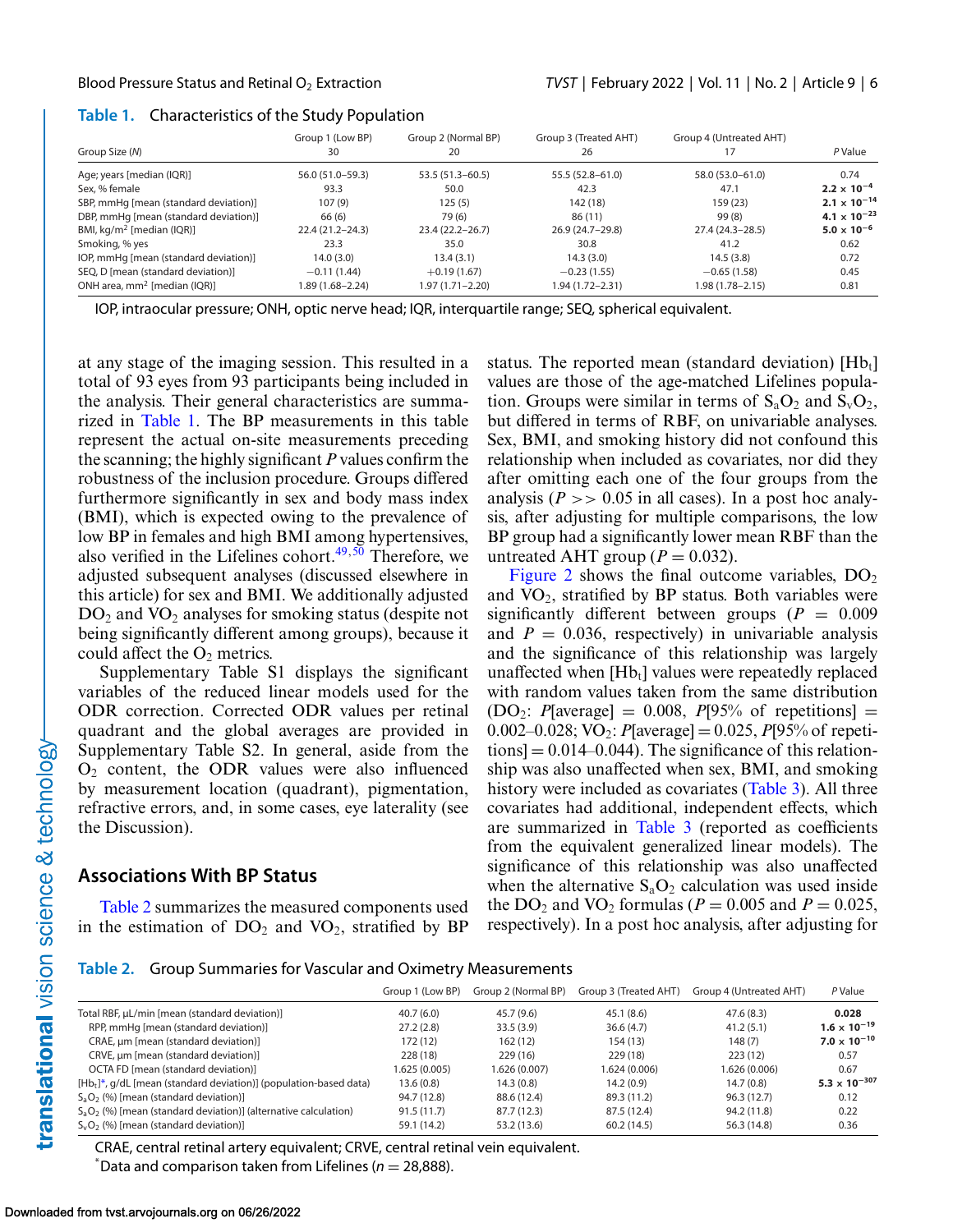<span id="page-6-0"></span>

**Figure 2.** Total retinal DO<sub>2</sub> and extraction (VO<sub>2</sub>) as a function of BP status. DO<sub>2</sub> is higher in subjects with untreated AHT, compared with the low BP group. The VO<sub>2</sub> is higher in subjects with untreated AHT, compared with both the low BP and the treated AHT group.

multiple comparisons, the low BP group had a significantly lower estimated marginal mean  $DO<sub>2</sub>$  than the untreated AHT group ( $P = 4.9 \times 10^{-4}$ ), whereas both the low BP group and the treated AHT group had a significantly lower estimated marginal mean  $VO<sub>2</sub>$  than the untreated AHT group ( $P = 0.021$  and  $P = 0.034$ , respectively).

The mean (standard deviation) OEF was 0.37  $(0.15)$  and was similar between groups ( $P = 0.20$ ). In



**Figure 3.** Pooled ( $n = 93$ ) data for total retinal VO<sub>2</sub> plotted as a function of total retinal  $DO<sub>2</sub>$ . The observed slope of the linear relationship (*continuous black line*) is denoted by b<sub>obs</sub>. The component of the slope (*dashed blue line*) introduced purely via shared measurement error, owing to mathematical coupling of the two variables, is denoted by b<sub>err</sub>. The true, corrected slope of the relationship (continuous red line), that is, adjusted for shared measurement error, is denoted by  $b_{cor}$ . The small, nonsignificant slope of the true relationship indicates little interdependency of resting  $DO<sub>2</sub>$  and  $VO<sub>2</sub>$ .

multivariable analysis, smoking was associated with a decrease in the OEF ( $b = -0.07$ ,  $P = 0.039$ ).

#### **DO2–VO2 Relationship**

The pooled ( $n = 93$ ) association of DO<sub>2</sub> and VO<sub>2</sub> is plotted in Figure 3. Initially, there was a significant positive correlation between the two variables ( $R_{obs}$  =  $\overline{0.65}$ ,  $\overline{b}_{\text{obs}} = 0.51$ ,  $P = 2.4 \times 10^{-12}$ ;  $R_{\text{obs}} = 0.64$ ,  $\overline{b}_{\text{obs}} = 0.51$ 0.50,  $P = 8.1 \times 10^{-12}$  with the alternative S<sub>a</sub>O<sub>2</sub> calculation). However, after correcting for shared measurement error owing to mathematical coupling, the true slope was flatter and no longer statistically significant  $(b_{cor} = 0.19, P = 0.29)$ , and the true correlation coefficient could not be calculated.<sup>48</sup>

#### **Table 3.** Factors Associated With  $DO<sub>2</sub>$  and  $VO<sub>2</sub>$  in Multivariable Analysis

|                                |             | $DO2$ (µL/min)       | $VO2$ (µL/min) |         |
|--------------------------------|-------------|----------------------|----------------|---------|
|                                | Coefficient | P Value              | Coefficient    | P Value |
| BP status; ref.: untreated AHT |             |                      |                |         |
| Low BP                         | $-2.4$      | $2.2 \times 10^{-5}$ | $-1.4$         | 0.002   |
| Normal BP                      | $-1.5$      | 0.013                | $-0.9$         | 0.042   |
| <b>Treated AHT</b>             | $-1.1$      | 0.041                | $-1.2$         | 0.003   |
| BMI; $kg/m2$                   | $-0.14$     | 0.027                | $-0.13$        | 0.006   |
| Sex; female $= 1$              | <b>NS</b>   | NS                   | $-0.7$         | 0.038   |
| Smoking; $yes = 1$             | ΝS          | NS                   | $-0.7$         | 0.017   |

NS, not significant.

For the BP status,  $P = 0.008$  is taken as the adjusted threshold of significance.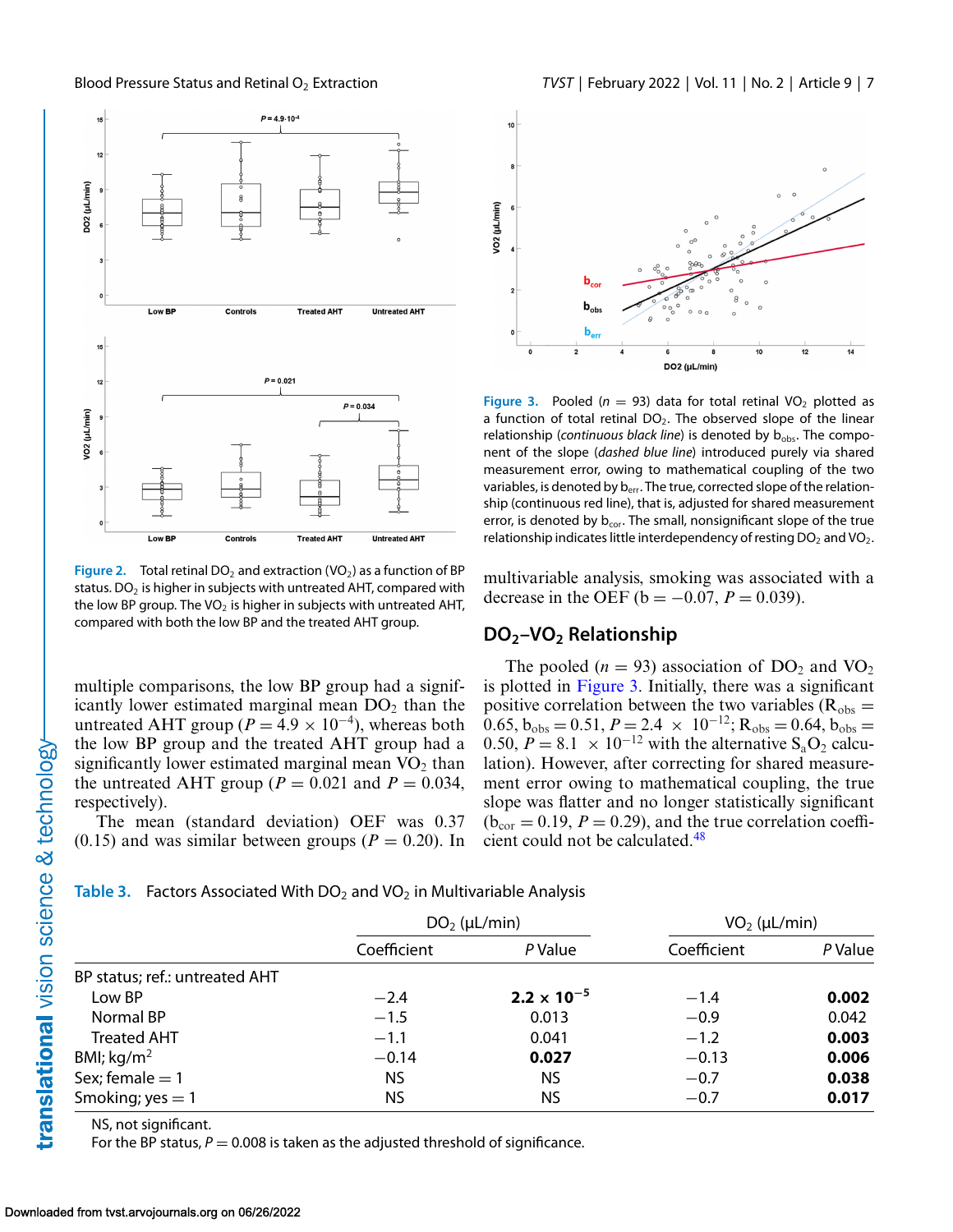## **Discussion**

In this study, we showed that BP status was associated with altered total retinal DO<sub>2</sub> and extraction  $(VO<sub>2</sub>)$ at rest in ophthalmologically healthy subjects. Specifically, we reported an increase in the  $DO<sub>2</sub>$  and  $VO<sub>2</sub>$  with increasing BP, which was more prominent at the tails of the BP distribution. In addition, the  $VO<sub>2</sub>$  was also higher in subjects with untreated AHT than in subjects with treated AHT. The true association between the  $DO<sub>2</sub>$  and  $VO<sub>2</sub>$  was, at best, weak, suggesting these variables are mostly independent at rest.

#### **Oxygen Delivery**

Although the average RPP increased by 51% on the way from the low BP group to the untreated hypertensives [\(Table 3\)](#page-6-0), the average RBF only increased by 17% [\(Table 3\)](#page-6-0) and the average  $DO<sub>2</sub>$  by 27% [\(Table 3,](#page-6-0) [Fig. 2\)](#page-6-0). As a result, the differences in the RBF and  $DO<sub>2</sub>$  were noted as significant only between the groups representing the tails of the BP distribution. This observation is not surprising, and it is consistent with the general concept of RBF autoregulation and with the subsequent structural remodeling of blood vessels, after chronic BP elevation.<sup>8,10,[51](#page-11-0)</sup> Experimental studies and mathematical models have shown an increase in the tissue oxygen partial pressure with transient BP manip-ulations.<sup>[52,53](#page-11-0)</sup> Our results suggest that chronic low or high, but still physiological, resting BP values can also have a subtle effect on the  $DO<sub>2</sub>$ . The increase in the  $DO<sub>2</sub>$  (which is the product of the RBF and  $O<sub>2</sub>$  content) with increasing BP was larger than that of the RBF alone. Because the  $S_aO_2$  was similar between the groups [\(Table 3\)](#page-6-0), this is mostly owing to the increasing  $[Hb_1]$ with increasing BP [\(Table 3\)](#page-6-0). This association is known from other population studies.  $54,55$ 

A higher BMI was found to be independently associated with a reduced  $DO<sub>2</sub>$ , but not RBF, which likely reflects the documented effects of obesity on lung function and pulmonary gas exchange. $56$ 

#### **Oxygen Extraction**

A significantly higher  $VO<sub>2</sub>$  was also observed in untreated hypertensives [\(Table 3,](#page-6-0) [Fig. 2\)](#page-6-0), relative to subjects with a low BP  $(+41\%)$  and treated hypertensives  $(+46%)$ . Again, no group was significantly different from controls, after adjusting for multiple comparisons [\(Table 3\)](#page-6-0). The smaller effect size, in combination with the high variability that is present in our estimates, seems to be the most likely explanation for this phenomenon. Indeed, although our average estimates for both  $DO<sub>2</sub>$  and  $VO<sub>2</sub>$  are similar to previously published values (and almost identical when the same calibration values are used), the variability we report is higher. $46,47$  This outcome was owing to the larger error introduced by the SLO-based retinal oximetry (which is consistently present in all studies using the SLO), compared with the error yielded by tailored fundus cameras.[37,39,40](#page-10-0)

The reported alterations in the  $VO<sub>2</sub>$  can have a number of pathophysiological explanations. We have recently shown that, in the same population, the low BP group and the treated hypertensives were characterized by a subtle thinning of the ganglion cell– inner plexiform layer and the macular and peripap-illary retinal nerve fiber layer.<sup>[25](#page-10-0)</sup> Although we do not know for sure if these insults are primary or secondary to a decreased  $DO<sub>2</sub>$ , a lower  $VO<sub>2</sub>$  in these groups could, at least partially, suggest a current state of decreased  $O_2$  demand. However, a thinning of the inner retina was also present (albeit less pronounced) in the untreated hypertensive group, which contradicts the higher average  $VO<sub>2</sub>$  reported for these subjects. In this regard, in the next paragraphs we speculate about the potential mechanisms that could explain this finding.

First, it is estimated that about  $15\%$  of the O<sub>2</sub> extracted from the retinal circulation is not consumed by the inner retina, but actually complements the choroidal  $O_2$  supply of the photoreceptors in the outer retina. As a result, any condition that compromises the choroidal supply could lead to a compensatory increase in the retinal  $VO_2$ .<sup>[7](#page-9-0)</sup> This  $VO_2$  increase has already been observed in mice with early diabetes, although it has also been reported that deficits in the deep retinal capillary plexus in human diabetics are associated with photoreceptor loss.<sup>[57,58](#page-11-0)</sup> This could also apply to AHT, because it has been shown that AHT, especially when poorly controlled, has a detrimental effect on the choriocapillaris.<sup>59</sup> The magnitude of this effect is unknown, but it should be able to counteract opposing forces that would tend to decrease the  $VO<sub>2</sub>$ , at least theoretically, such as a decreased mean circulation time, shunting of flow, and deep capillary rarefaction.<sup>[60,61](#page-11-0)</sup>

Second, experimental evidence and mathematical models support that, in the presence of increased  $O_2$ availability, the  $O_2$  consumption of the inner retina (especially that of the inner and outer plexiform layers) increases, a mechanism that helps to keep the inner retinal  $O_2$  levels relatively stable.<sup>[6,](#page-9-0)[52,62,63](#page-11-0)</sup> This could pertain to subjects with untreated, chronic AHT. Indeed, although hyperoxic conditions such as 100% oxygen breathing achieve control  $O_2$  levels mostly by inducing RBF reduction through vasoconstriction, this is obviously not possible in conditions where RBF is a priori increased, despite vessels being already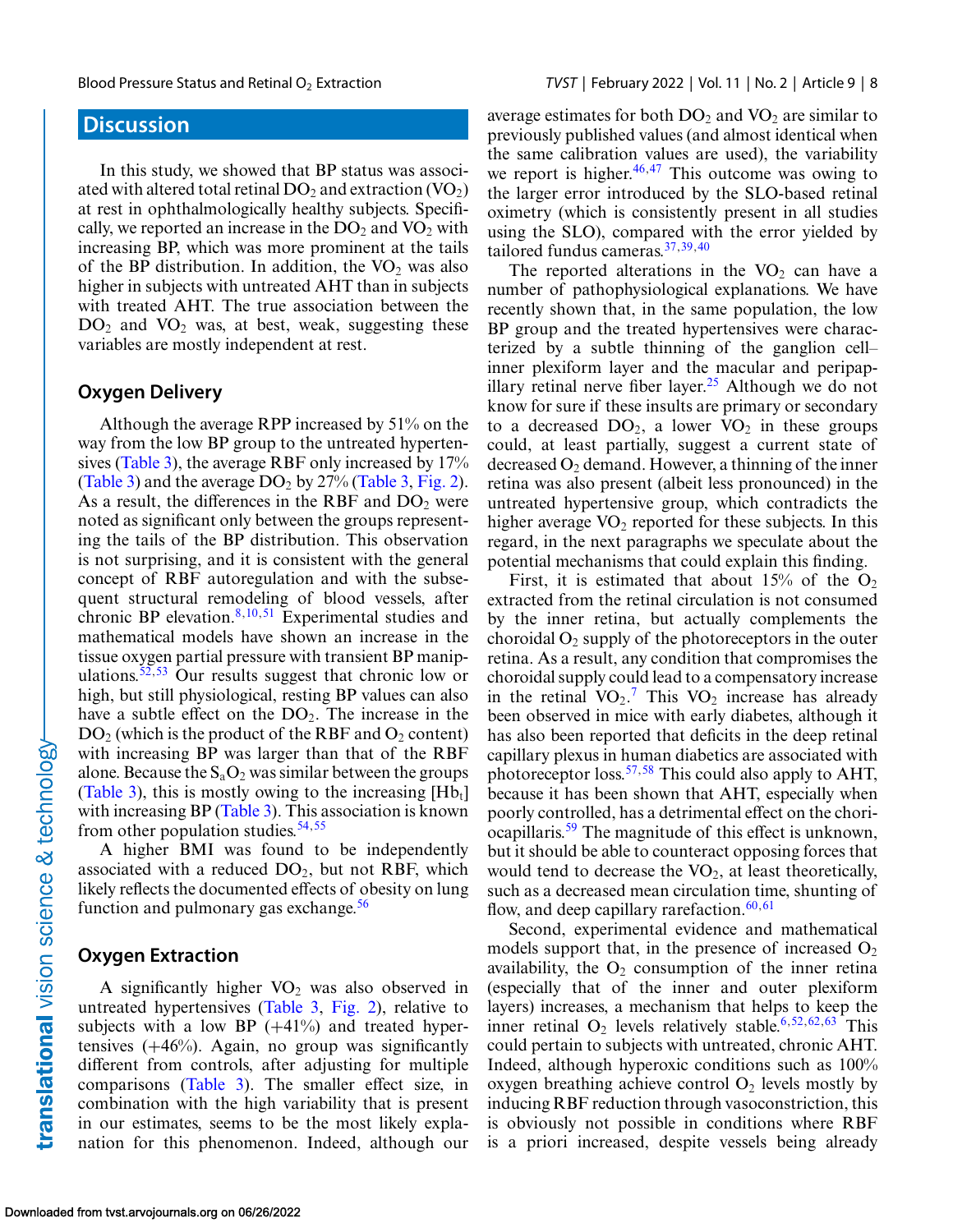constricted[.64](#page-11-0) Increased resting consumption in these subjects could, at least partially, explain an increased  $VO<sub>2</sub>$ .

That said, the true correlation analysis for  $DO_{2}$ –  $VO<sub>2</sub>$  indicates that this increase in resting  $O<sub>2</sub>$  consumption with increased resting delivery cannot be too pronounced, if any. Indeed, although mitochondrial oxidative phosphorylation could act as a sensor of  $O_2$  tension, it also has a saturation ceiling.<sup>[65](#page-11-0)</sup> It is not impossible, nevertheless, that a metabolic transition to a more oxidative state, with decreased glycolytic activity, occurs.<sup>[66](#page-11-0)</sup> Other factors could also play a role in determining the  $DO<sub>2</sub>-VO<sub>2</sub>$  slope. With constant consumption, an increase in the BP would initially cause an increase in RBF (and  $DO<sub>2</sub>$ ), which would be compensated by autoregulation. Now, with constant BP, an increase in consumption would cause an increase in local  $CO<sub>2</sub>$ , inducing vasodilation, thus causing an increase in  $DO<sub>2</sub>$ . The gain of this feedback loop at equilibrium is possibly a major determinant of this slope and is, therefore, likely close to zero.

A higher BMI was, again, independently associated with a decreased  $VO<sub>2</sub>$ , possibly pointing toward a decreased retinal function owing to oxidative stress and inflammation.<sup>[67](#page-12-0)</sup> The  $VO<sub>2</sub>$  was lower in females than males, on which conflicting evidence exists, and could reflect the lower systemic basal metabolic rate. $47,68$  $47,68$ Smoking was also associated with a decreased  $VO<sub>2</sub>$  and could be related to the reported decreased  $O<sub>2</sub>$  uptake present in other systems. Last, although the average, resting OEF was consistent with previous reports, we found that it was lower in smokers.<sup>11</sup> Studies with a tailored design could shed more light on these secondary observations.

#### **Study Strengths and Limitations**

To our knowledge, this study is the first to describe alterations in the  $DO<sub>2</sub>$  and  $VO<sub>2</sub>$  with different chronic BP status. The strict selection process that we implemented within the setting of a large-scale cohort (Lifelines Biobank) enabled us to investigate the true tails of the BP distribution. Another novelty of our study is the fact that we describe the true resting  $DO_{2}$ –  $VO<sub>2</sub>$  relationship in the retina, which avoids overestimations originating from mathematical coupling. However, there are several limitations that should be considered.

First, the calculation of the outcome variables  $(DO<sub>2</sub>$  and  $VO<sub>2</sub>)$  is liable to the propagation of error associated with their measured components. Similar to other systems, the retinal  $DO<sub>2</sub>$  and  $VO<sub>2</sub>$  are not directly measured, but estimated from the multiplica-

tion of RBF with oxygen saturation [\(Equations 12](#page-4-0) and [13\)](#page-4-0). There is currently no gold standard way to measure these components in the clinic and there remain unresolved technical considerations with regard to acquisition and quantification. As such, any in vivo validation of these estimates remains liable itself to the same mathematical approximations. We only expect a small contribution of RBF measurements to this error for two reasons: first, RBF estimations are in very good agreement with Doppler OCT studies and, second, we have previously shown that RBF estimations strongly correlate with in vivo blood flow metrics across a large BP range, as assessed by Laser Speckle Flowgraphy on an independent validation dataset.<sup>[24,](#page-10-0)[46,](#page-11-0)[69–73](#page-12-0)</sup> However, elsewhere in this article, we discussed how the more substantial error introduced by variability in oximetry measurements could have affected certain results. A lot of this variability is likely of a technical nature, owing to the documented presence of unaccounted nonuniform magnification, distortion, and illumination in particular parts of the retinal image, which can affect measurements, even with changes in the angle of gaze. $38,74$  $38,74$  These observations can explain the unexpected between-eye ODR differences that were present in certain retinal quadrants (Supplementary Table S1). Device-specific preprocessing of the SLO images and suboptimal wavelengths are likely other sources of this increased variability. Of course, physiological effects could also result in additional optical artifacts.<sup>75</sup> That said, owing to the incorporation of this expected variability to our original power analysis, our study was still able to show significant effects, despite the noise introduced by measurement uncertainty.

Second, this cross-sectional study cannot conclude if and how these initial BP-related alterations in  $O_2$ transport pertain to the development of ophthalmic pathologies. Owing to the cross-sectional nature of the study, we also did not have robust information regarding the onset and duration of AHT. However, the incorporation of BP measurements from multiple previous occasions in the group definitions, as well as the requirement of uninterrupted use of antihypertensive medication over (at least) the past year resulted in almost all diagnoses occurring before at least three years.

Last, this population was almost entirely Caucasian and, as such, any results derived from it should not be immediately generalized to other ethnicities.

#### **Implications and Conclusions**

By showing that BP-related alterations in  $O_2$  transport may already exist in subjects with no signs of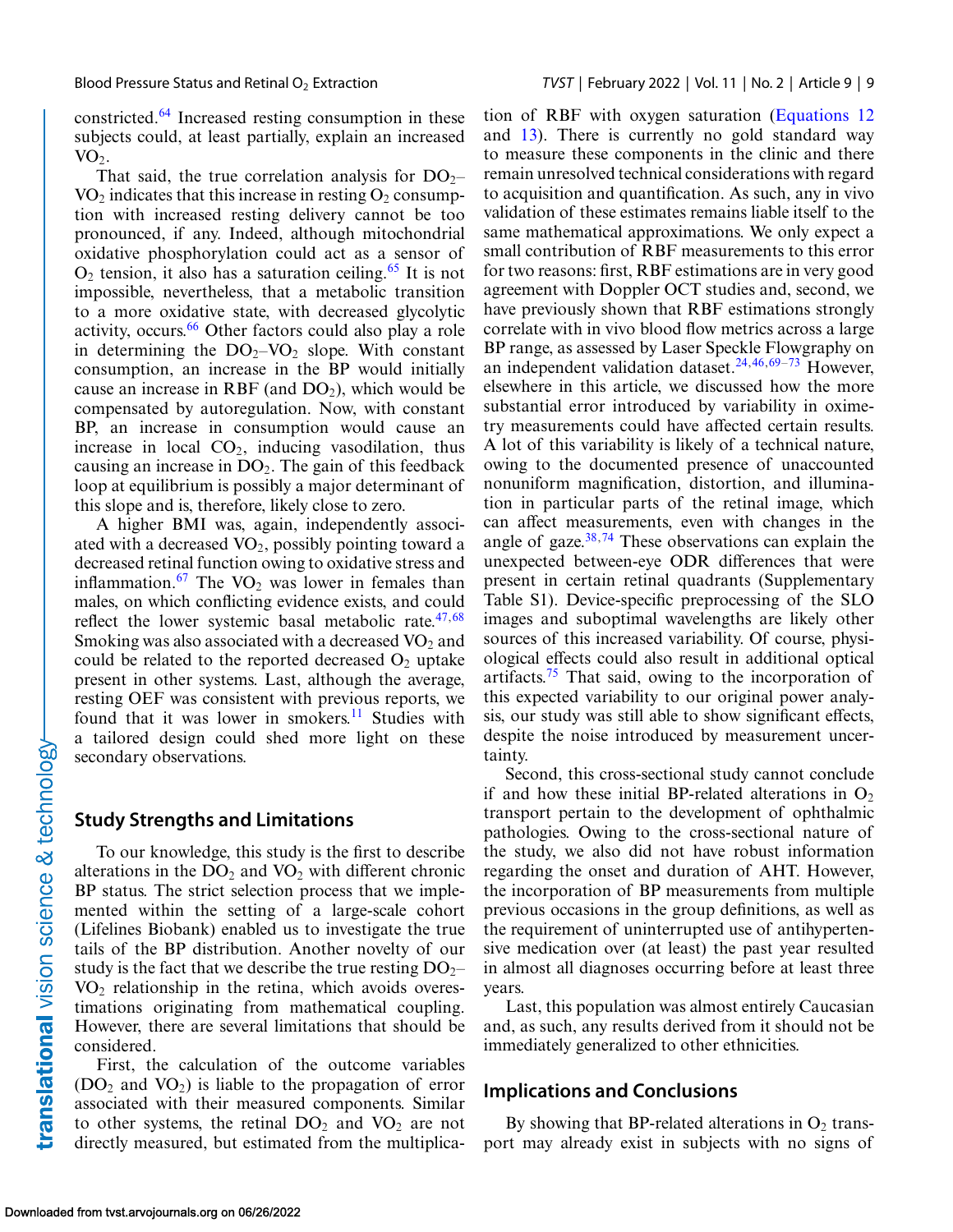<span id="page-9-0"></span>

ophthalmic pathology, this study enhances our understanding of the baseline interplay between BP, RBF, and retinal oxygenation. This finding is important, but is merely a first step toward answering pertinent questions regarding the disease process. If hypoxia plays a role in complicated pathologies such as agerelated macular degeneration and diabetic retinopathy, when does the retina really become hypoxic and how early can we detect it in clinical practice?<sup>7</sup> Can we use this information to evaluate treatments and slow disease progression? A special mention should be made at this point for glaucoma: according to the "chicken– egg" dilemma, structural loss could be both cause and consequence of impaired blood flow.<sup>76</sup> In this regard, future studies could examine whether deficits in perfusion and oxygenation related to known glaucoma risk factors, such as BP status, can be helpful in stratifying the risk of incidence and/or progression of the disease.

In conclusion, we reported alterations in retinal  $DO<sub>2</sub>$  and  $VO<sub>2</sub>$  in ophthalmologically healthy subjects with different BP status. Future studies should incorporate the vascular supply of the choroid to elucidate whether increased  $VO<sub>2</sub>$  in uncontrolled AHT could be the result of compensatory mechanisms in effect. Longitudinal studies could investigate whether compromised delivery and extraction in subjects with low BP and treated AHT can explain the increased risk of glaucomatous damage in these population groups.

# **Acknowledgments**

Supported by European Union's Horizon 2020 Innovative Training Networks Program, under the Marie Sklodowska – Curie grant, Project ID 675033. The funding organization had no role in the design, conduct, analysis, or publication of this research.

**Meeting presentation:** European Association for Vision and Eye Research (EVER); Nice, 3rd–6th October 2018.

Disclosure: **K. Pappelis**, None; **N.M. Jansonius**, None

# **References**

1. GBD 2019 Blindness and Vision Impairment Collaborators, Vision Loss Expert Group of the Global Burden of Disease Study. Causes of blindness and vision impairment in 2020 and trends over 30 years, and prevalence of avoidable blindness in relation to VISION 2020: the Right to Sight: an analysis for the Global Burden of Disease Study. *Lancet Glob Health*. 2021;9(2):e144–e160.

- 2. Wong TY, Mitchell P. The eye in hypertension. *Lancet*. 2007;369:425–435.
- 3. Kur J, Newman EA, Chan-Ling T. Cellular and physiological mechanisms underlying blood flow regulation in the retina and choroid in health and disease. *Prog Retin Eye Res*. 2012;31:377–406.
- 4. Anderson B, Jr, Saltzman HA. Retinal oxygen utilization measured by hyperbaric blackout. *Arch Ophthalmol*. 1964;72:792–795.
- 5. Anderson B, Jr. Ocular effects of changes in oxygen and carbon dioxide tension. *Trans Am Ophthalmol Soc*. 1968;66:423–474.
- 6. Yu DY, Cringle SJ. Oxygen distribution and consumption within the retina in vascularised and avascular retinas and in animal models of retinal disease. *Prog Retin Eye Res*. 2001;20:175–208.
- 7. Linsenmeier RA, Zhang HF. Retinal oxygen: from animals to humans. *Prog Retin Eye Res*. 2017;58:115–151.
- 8. Riva CE, Grunwald JE, Petrig BL. Autoregulation of human retinal blood flow. An investigation with laser Doppler velocimetry. *Invest Ophthalmol Vis Sci*. 1986;27:1706–1712.
- 9. Pournaras CJ, Rungger-Brändle E, Riva CE, Hardarson SH, Stefansson E. Regulation of retinal blood flow in health and disease. *Prog Retin Eye Res*. 2008;27:284–330.
- 10. Lehmann MV, Schmieder RE. Remodeling of retinal small arteries in hypertension. *Am J Hypertens*. 2011;24:1267–1273.
- 11. Felder AE, Wanek J, Blair NP, Shahidi M. Inner retinal oxygen extraction fraction in response to light flicker stimulation in humans. *Invest Ophthalmol Vis Sci*. 2015;56:6633–6637.
- 12. Palkovits S, Told R, Schmidl D, et al. Regulation of retinal oxygen metabolism in humans during graded hypoxia. *Am J Physiol Heart Circ Physiol*. 2014;307:H1412–H1418.
- 13. Vincent J-L, De Backer D. Oxygen transport-the oxygen delivery controversy. *Intensive Care Med*. 2004;30:1990–1996.
- 14. Topouzis F, Wilson MR, Harris A, et al. Association of open-angle glaucoma with perfusion pressure status in the Thessaloniki Eye Study. *Am J Ophthalmol*. 2013;155:843–851.
- 15. Leeman M, Kestelyn P. Glaucoma, blood pressure. *Hypertension*. 2019;73:944–950.
- 16. Hayreh SS, Podhajsky P, Zimmerman MB. Role of nocturnal arterial hypotension in optic nerve head ischemic disorders. *Ophthalmologica*. 1999;213:76– 96.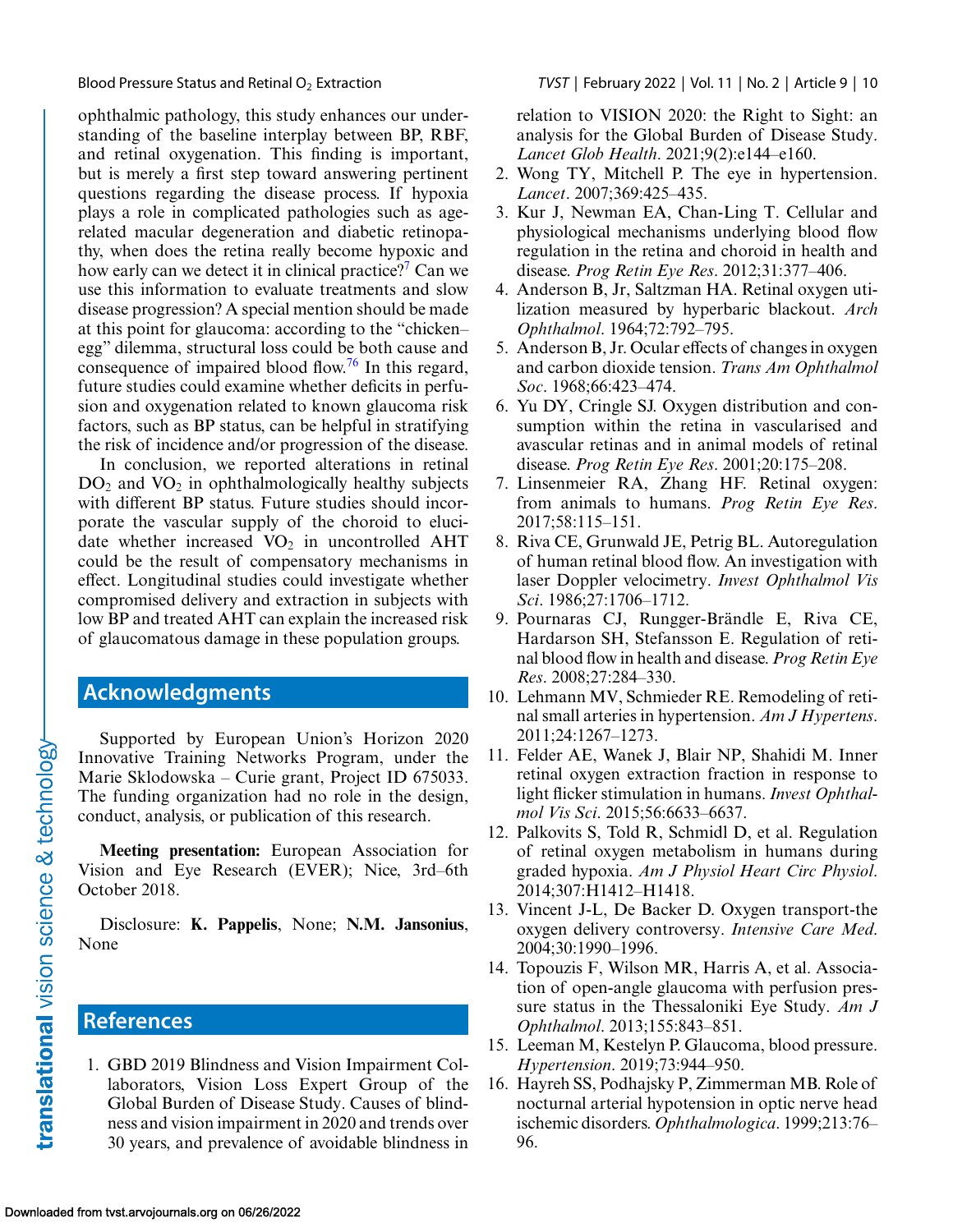- 17. Memarzadeh F, Ying-Lai M, Chung J, Azen SP, Varma R, Los Angeles Latino Eye Study Group. Blood pressure, perfusion pressure, and open-angle glaucoma: the Los Angeles Latino Eye Study. *Invest Ophthalmol Vis Sci*. 2010;51:2872–2877.
- 18. Bowe A, Grünig M, Schubert J, et al. Circadian variation in arterial blood pressure and glaucomatous optic neuropathy—a systematic review and meta-analysis. *Am J Hypertens*. 2015;28(9):1077– 1082.
- 19. Zheng W, Dryja TP, Wei Z, et al. Systemic medication associations with presumed advanced or uncontrolled primary open-angle glaucoma. *Ophthalmology*. 2018;125:984–993.
- 20. Chong RS, Chee M-L, Tham Y-C, et al. Association of antihypertensive medication with retinal nerve fiber layer and ganglion cell-inner plexiform layer thickness. *Ophthalmology*. 2021;128:393– 400.
- 21. Pappelis K, Loiselle AR, Visser S, Jansonius NM. Association of systemic medication exposure with glaucoma progression and glaucoma suspect conversion in the Groningen Longitudinal Glaucoma Study. *Invest Ophthalmol Vis Sci*. 2019;60:4548– 4555.
- 22. Horwitz A, Klemp M, Jeppesen J, Tsai JC, Torp-Pedersen C, Kolko M. Antihypertensive medication postpones the onset of glaucoma: evidence from a nationwide study. *Hypertension*. 2017;69:202–210.
- 23. He Z, Vingrys AJ, Armitage JA, Bui BV. The role of blood pressure in glaucoma. *Clin Exp Optom*. 2011;94:133–149.
- 24. Pappelis K, Choritz L, Jansonius NM. Microcirculatory model predicts blood flow and autoregulation range in the human retina: in vivo investigation with laser speckle flowgraphy. *Am J Physiol Heart Circ Physiol*. 2020;319:H1253–H1273.
- 25. Pappelis K, Jansonius NM. U-shaped effect of blood pressure on structural OCT metrics and retinal perfusion in ophthalmologically healthy subjects. *Invest Ophthalmol Vis Sci*. 2021;62:5.
- 26. Knudtson MD, Lee KE, Hubbard LD, Wong TY, Klein R, Klein BEK. Revised formulas for summarizing retinal vessel diameters. *Curr Eye Res*. 2003;27:143–149.
- 27. Pappelis K, Jansonius NM. Quantification and repeatability of vessel density and flux as assessed by optical coherence tomography angiography. *Transl Vis Sci Technol*. 2019;8:3.
- 28. Al-Nosairy KO, Prabhakaran GT, Pappelis K, Thieme H, Hoffmann MB. Combined multi-modal assessment of glaucomatous damage with elec-

<span id="page-10-0"></span>Blood Pressure Status and Retinal O2 Extraction *TVST* | February 2022 | Vol. 11 | No. 2 | Article 9 | 11

troretinography and optical coherence tomography/angiography. *Transl Vis Sci Technol*. 2020;9:7.

- 29. Takahashi T, Nagaoka T, Yanagida H, et al. A mathematical model for the distribution of hemodynamic parameters in the human retinal microvascular network. *J Biorheol*. 2009;23:77–86.
- 30. Spaide RF, Fujimoto JG, Waheed NK. Image artifacts in optical coherence tomography angiography. *Retina*. 2015;35:2163–2180.
- 31. Beach JM, Schwenzer KJ, Srinivas S, Kim D, Tiedeman JS. Oximetry of retinal vessels by dualwavelength imaging: calibration and influence of pigmentation. *J Appl Physiol*. 1999;86:748–758.
- 32. Schweitzer D, Hammer M, Kraft J, Thamm E, Königsdörffer E, Strobel J. In vivo measurement of the oxygen saturation of retinal vessels in healthy volunteers. *IEEE Trans Biomed Eng*. 1999;46:1454–1465.
- 33. Hammer M, Vilser W, Riemer T, Schweitzer D. Retinal vessel oximetry-calibration, compensation for vessel diameter and fundus pigmentation, and reproducibility. *J Biomed Opt*. 2008;13:054015.
- 34. Geirsdottir A, Palsson O, Hardarson SH, Olafsdottir OB, Kristjansdottir JV, Stefánsson E. Retinal vessel oxygen saturation in healthy individuals. *Invest Ophthalmol Vis Sci*. 2012;53:5433– 5442.
- 35. Heitmar R, Cubbidge RP. Retinal vessel oxygen saturation measurement protocols and their agreement. *Transl Vis Sci Technol*. 2020;9:17.
- 36. Yip W, Siantar R, Perera SA, et al. Reliability and determinants of retinal vessel oximetry measurements in healthy eyes. *Invest Ophthalmol Vis Sci*. 2014;55:7104–7110.
- 37. Kristjansdottir JV, Hardarson SH, Halldorsson GH, Karlsson RA, Eliasdottir TS, Stefánsson E. Retinal oximetry with a scanning laser ophthalmoscope.*Invest Ophthalmol Vis Sci*. 2014;55:3120– 3126.
- 38. Palsson O, Geirsdottir A, Hardarson SH, Olafsdottir OB, Kristjansdottir JV, Stefánsson E. Retinal oximetry images must be standardized: a methodological analysis.*Invest Ophthalmol Vis Sci*. 2012;53:1729–1733.
- 39. Blair NP, Wanek J, Felder AE, et al. Retinal oximetry and vessel diameter measurements with a commercially available scanning laser ophthalmoscope in diabetic retinopathy. *Invest Ophthalmol Vis Sci*. 2017;58:5556–5563.
- 40. Vehmeijer WB, Magnusdottir V, Eliasdottir TS, Hardarson SH, Schalij-Delfos NE, Stefánsson E. Retinal oximetry with scanning laser ophthalmoscope in infants. *PLoS One*. 2016;11:e0148077.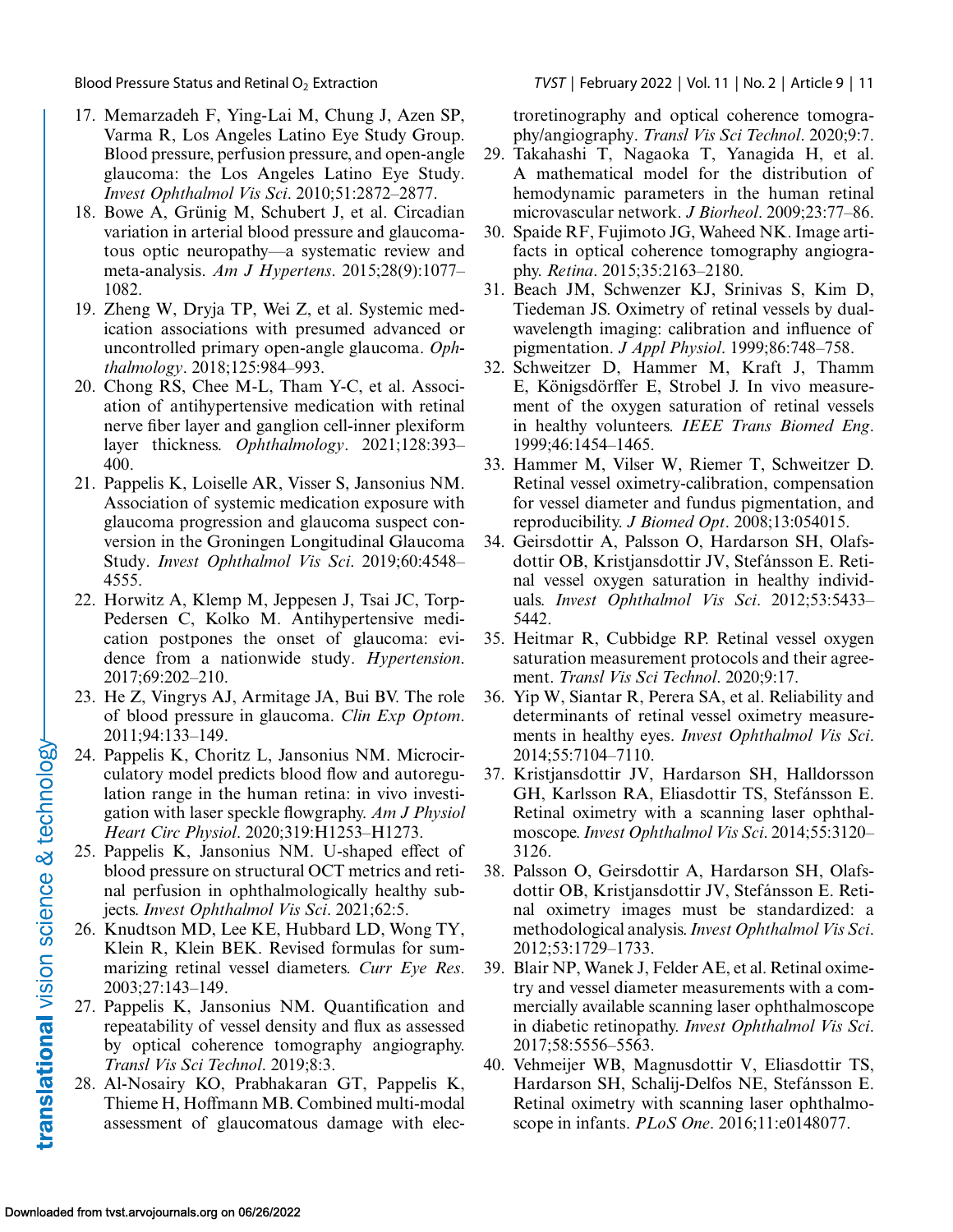- 41. Lim LS, Lim XH, Tan L. Retinal vascular oxygen saturation and its variation with refractive error and axial length. *Transl Vis Sci Technol*. 2019;8:22.
- 42. Delori FC, Pflibsen KP. Spectral reflectance of the human ocular fundus. *Appl Opt*. 1989;28:1061– 1077.
- 43. Aschinger GC, Schmetterer L, Fondi K, Aranha Dos et al. Effect of diffuse luminance flicker light stimulation on total retinal blood flow assessed with dual-beam bidirectional Doppler OCT. *Invest Ophthalmol Vis Sci*. 2017;58:1167–1178.
- 44. Kamiya A, Takahashi T. Quantitative assessments of morphological and functional properties of biological trees based on their fractal nature. *J Appl Physiol*. 2007;102:2315–2323.
- 45. Garg AK, Knight D, Lando L, Chao DL. Advances in retinal oximetry. *Transl Vis Sci Technol*. 2021;10(2):5.
- 46. Werkmeister RM, Schmidl D, Aschinger G, et al. Retinal oxygen extraction in humans. *Sci Rep*. 2015;5:15763.
- 47. Bata AM, Fondi K, Szegedi S, et al. Age-related decline of retinal oxygen extraction in healthy subjects. *Invest Ophthalmol Vis Sci*. 2019;60:3162– 3169.
- 48. Stratton HH, Feustel PJ, Newell JC. Regression of calculated variables in the presence of shared measurement error. *J Appl Physiol*. 1987;62:2083– 2093.
- 49. Tigchelaar EF, Zhernakova A, Dekens JAM, et al. Cohort profile: LifeLines DEEP, a prospective, general population cohort study in the northern Netherlands: study design and baseline characteristics. *BMJ Open*. 2015;5:e006772.
- 50. Slagter SN, van Waateringe RP, van Beek AP, van der Klauw MM, Wolffenbuttel BHR, van Vliet-Ostaptchouk JV. Sex, BMI and age differences in metabolic syndrome: the Dutch Lifelines Cohort Study. *Endocr Connect*. 2017;6:278–288.
- 51. Tani T, Nagaoka T, Nakabayashi S, Yoshioka T, Yoshida A. Autoregulation of retinal blood flow in response to decreased ocular perfusion pressure in cats: comparison of the effects of increased intraocular pressure and systemic hypotension. *Invest Ophthalmol Vis Sci*. 2014;55:360–367.
- 52. Yu DY, Cringle SJ, Alder VA, Su EN. Intraretinal oxygen distribution in rats as a function of systemic blood pressure. *Am J Physiol*. 1994;267:H2498–H2507.
- 53. Causin P, Guidoboni G, Malgaroli F, Sacco R, Harris A. Blood flow mechanics and oxygen transport and delivery in the retinal microcirculation: multiscale mathematical modeling and numer-

<span id="page-11-0"></span>Blood Pressure Status and Retinal O2 Extraction *TVST* | February 2022 | Vol. 11 | No. 2 | Article 9 | 12

ical simulation. *Biomech Model Mechanobiol*. 2016;15:525–542.

- 54. Atsma F, Veldhuizen I, de Kort W, van Kraaij M, Jong PP, Deinum J. Hemoglobin level is positively associated with blood pressure in a large cohort of healthy individuals. *Hypertension*. 2012;60(4):936– 941.
- 55. Cirillo M, Laurenzi M, Trevisan M, Stamler J. Hematocrit, blood pressure, and hypertension. The Gubbio Population Study. *Hypertension*. 1992;20:319–326.
- 56. Kapur VK, Wilsdon AG, Au D, et al. Obesity is associated with a lower resting oxygen saturation in the ambulatory elderly: results from the cardiovascular health study. *Respir Care*. 2013;58:831–837.
- 57. Liu W, Wang S, Soetikno B, et al. Increased retinal oxygen metabolism precedes microvascular alterations in type 1 diabetic mice. *Invest Ophthalmol Vis Sci*. 2017;58:981–989.
- 58. Scarinci F, Jampol LM, Linsenmeier RA, Fawzi AA. Association of diabetic macular nonperfusion with outer retinal disruption on optical coherence tomography. *JAMA Ophthalmol*. 2015;133:1036– 1044.
- 59. Chua J, Le T-T, Tan B, et al. Choriocapillaris microvasculature dysfunction in systemic hypertension. *Sci Rep*. 2021;11:4603.
- 60. Leskova W, Warar R, Harris NR. Altered retinal hemodynamics and mean circulation time in spontaneously hypertensive rats. *Invest Ophthalmol Vis Sci.* 2020;61:12.
- 61. Chua J, Chin CWL, Hong J, et al. Impact of hypertension on retinal capillary microvasculature using optical coherence tomographic angiography. *J Hypertens*. 2019;37:572–580.
- 62. Cringle SJ, Yu D-Y. A multi-layer model of retinal oxygen supply and consumption helps explain the muted rise in inner retinal Po2 during systemic hyperoxia. *Comp Biochem Physiol A Mol Integr Physiol*. 2002;132(1):61–66.
- 63. Wang S, Linsenmeier RA. Hyperoxia improves oxygen consumption in the detached feline retina. *Invest Ophthalmol Vis Sci*. 2007;48:1335–1341.
- 64. Palkovits S, Lasta M, Told R, et al. Retinal oxygen metabolism during normoxia and hyperoxia in healthy subjects. *Invest Ophthalmol Vis Sci*. 2014;55:4707–4713.
- 65. Wilson DF, Erecińska M. Effect of oxygen concentration on cellular metabolism. *Chest*. 1985;88:229S–232S.
- 66. Wang L, Kondo M, Bill A. Glucose metabolism in cat outer retina. Effects of light and hyperoxia. *Invest Ophthalmol Vis Sci*. 1997;38:48–55.